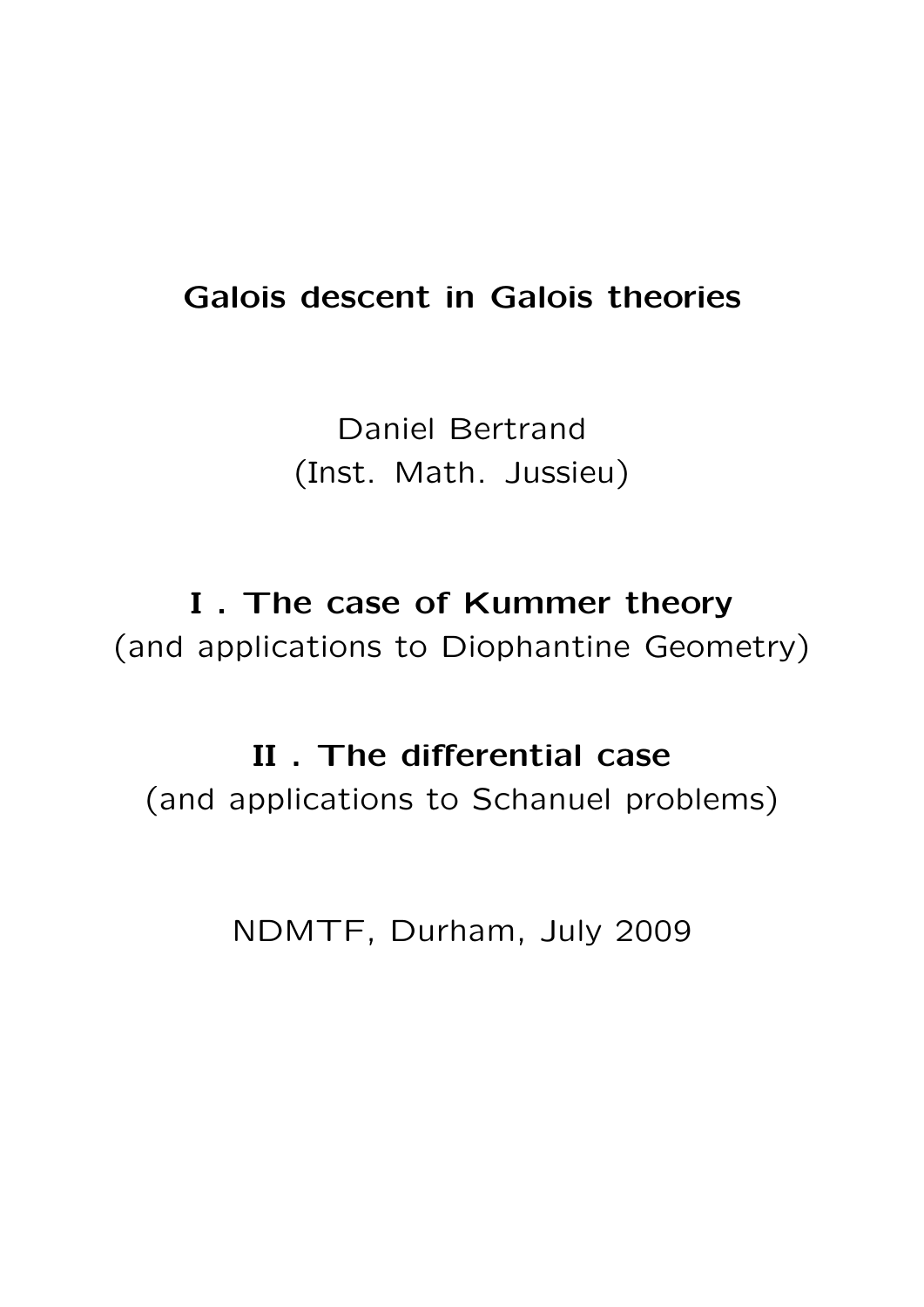#### I . Kummer theory on abelian varieties

- $K =$  number field,  $\overline{K} =$  algebraic closure.
- $A =$  an abelian variety over K,  $dim A := q$ . Set  $End(A/K) = End(A/\overline{K}) := \mathcal{O}.$

•  $y \in A(K)$ . Assume that y generates A, i.e.  $\mathbb{Z}.y$  is Zariski closed in  $A$  ⇔  $Ann_{\mathcal{O}}(y) = 0$ .

Following the elliptic work of Bashmakov and Tate-Coates ( $\sim$  1970), we have :

**Theorem K** : there exists  $c = c(A, K, y) > 0$ such that for all  $n > 0$ ,  $[K(\frac{1}{n})]$  $(\frac{1}{n}y)$  :  $K$ ]  $\geq cn^{2g}$ .

Refs.: K. Ribet : Duke math. J. 46, 1979, 745-761; D.B. : Proc. Durham Conference 1986, "New advances in transcendence theory", ed. A. Baker, CUP 1988, 37-55.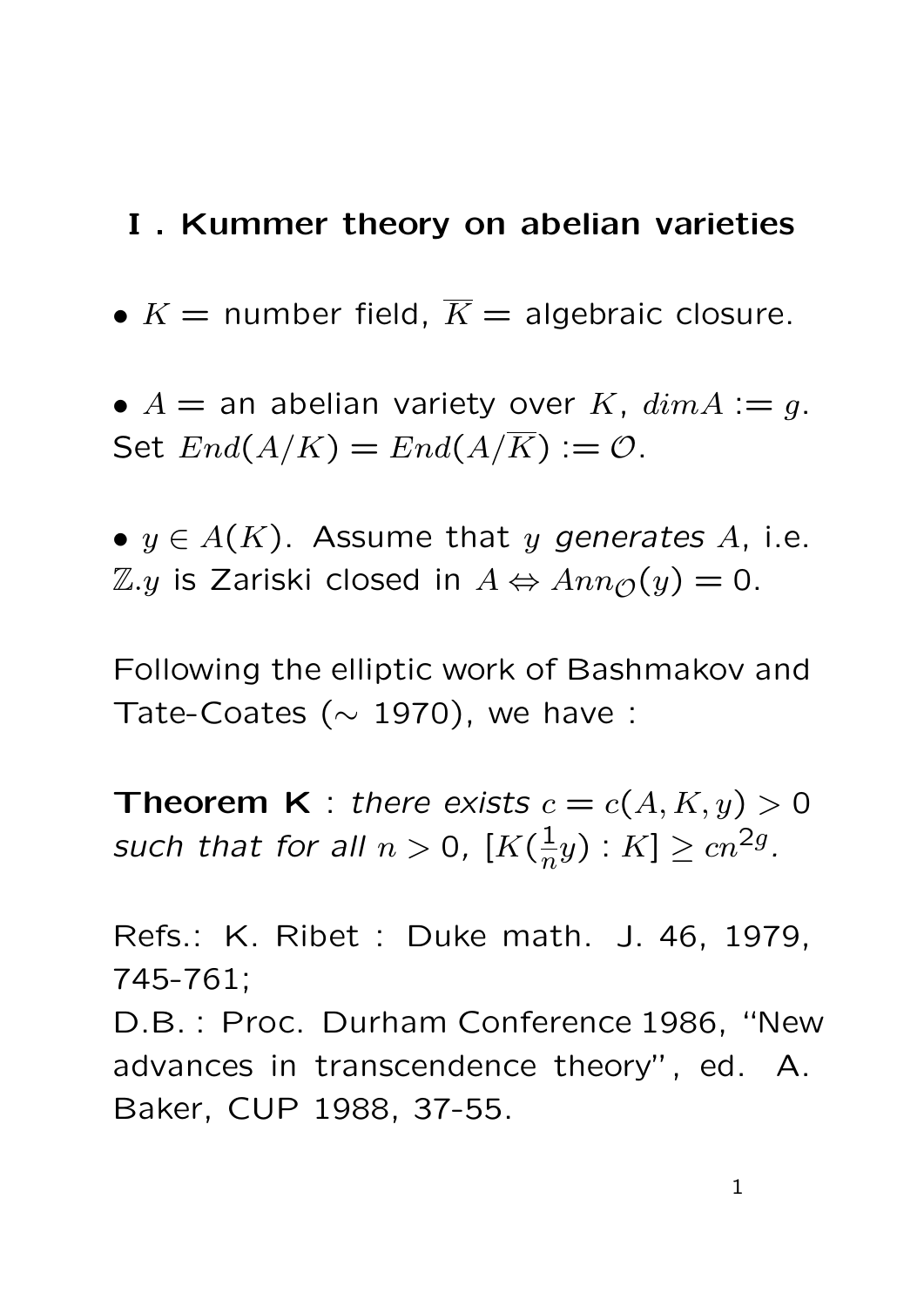• 
$$
A_{tor} = \bigcup_n A[n], \ K_{\infty} = K(A_{tor})
$$

• 
$$
L_{\infty} = \bigcup_n K_{\infty}(\frac{1}{n}y), \quad L_{(\ell)} = \bigcup_m K_{\infty}(\frac{1}{\ell^m}y).
$$

• 
$$
T_{\infty}(A) := proj.lim_n A[n] = \prod_{\ell \in \mathcal{P}} T_{\ell}(A)
$$

We will actually prove that  $Gal(L_{\infty}/K_{\infty})$  is isomorphic to an open subgroup of  $T_{\infty}(A)$ , or equivalently (Nakayama) :

i) for all primes  $\ell$ ,  $Gal(L_{(\ell)}/K_{\infty})$  is an open subgroup of  $T_\ell(A) \simeq \mathbb{Z}_\ell^{2g}$  $z$ g.<br> $\ell$ 

ii) for almost all  $\ell$ ,  $Gal(K_{\infty}(\frac{1}{\ell}))$  $(\frac{1}{\ell}y)/K_{\infty}) \simeq A[\ell].$ 

$$
K
$$
\n
$$
K_{\infty}(\frac{1}{n}y)
$$
\n
$$
K_{\infty} \qquad \text{or} \qquad \text{and} \qquad A[n] \simeq (\mathbb{Z}/n\mathbb{Z})^{2g}
$$
\n
$$
K_{\infty} \qquad \text{or} \qquad \text{or} \qquad GL(T_{\infty}(A))
$$
\n
$$
K
$$

 $\xi_y(\sigma)=\sigma(\frac{1}{n}$  $(\frac{1}{n}y) - \frac{1}{n}y, \quad \xi_y(\tau \sigma \tau^{-1}) = \tau(\xi_y(\sigma)).$ 2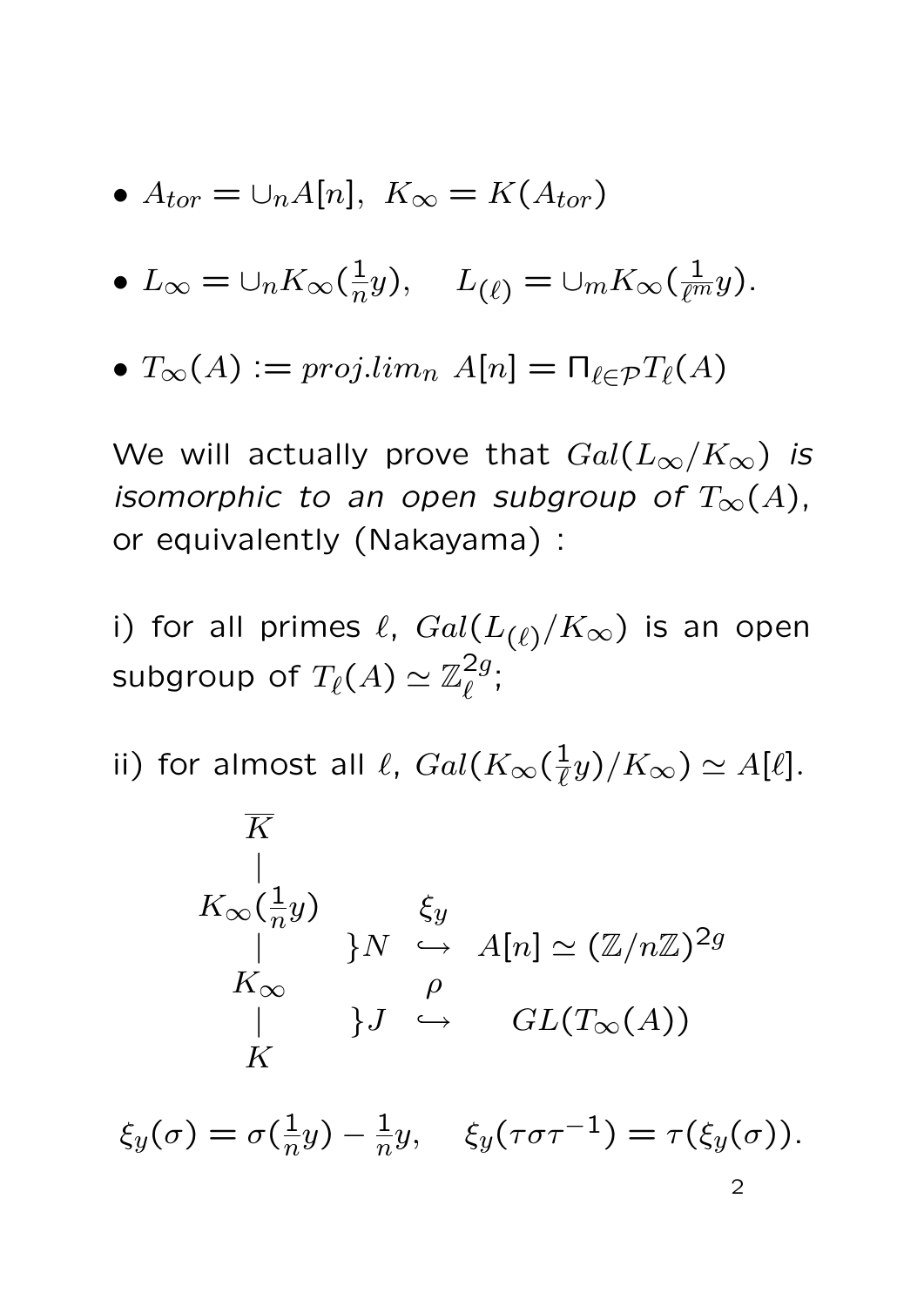## **Proof** (in the mod  $\ell$  case)

#### 1. Galois theoretic step .

(Of necessity, base extension to  $K_{\infty} \rightsquigarrow A$ becomes " $K_{\infty}$ -large" for the morphism  $[\ell]_A$ .)

 $Im(\xi_y) \simeq N$  is a *J*-submodule of  $A[\ell]$ . Assume  $N \neq A[\ell]$ . Then  $\exists \alpha \in \mathcal{O}, \alpha \notin \ell \mathcal{O}$  s.t.  $\alpha.y$  is divisible by  $\ell$  in  $A(K_{\infty})$ .

#### 2. Galois descent

There exists  $\ell_0(A, K)$  such that  $\forall \ell > \ell_0$ , if a point  $y' \in A(K)$  is divisible by  $\ell$  in  $A(K_\infty)$ , then,  $y'$  is already divisible by  $\ell$  in  $A(K)$ , i.e.  $A(K)/\ell.A(K) \hookrightarrow A(K_{\infty})/\ell.A(K_{\infty})$ 

## 3. (Diophantine) geometric step

There exists  $\ell_1(A, K, y)$  such that  $\alpha.y \in \ell.A(K)$ with  $\ell > \ell_1$  implies  $\alpha \in \ell$ .O.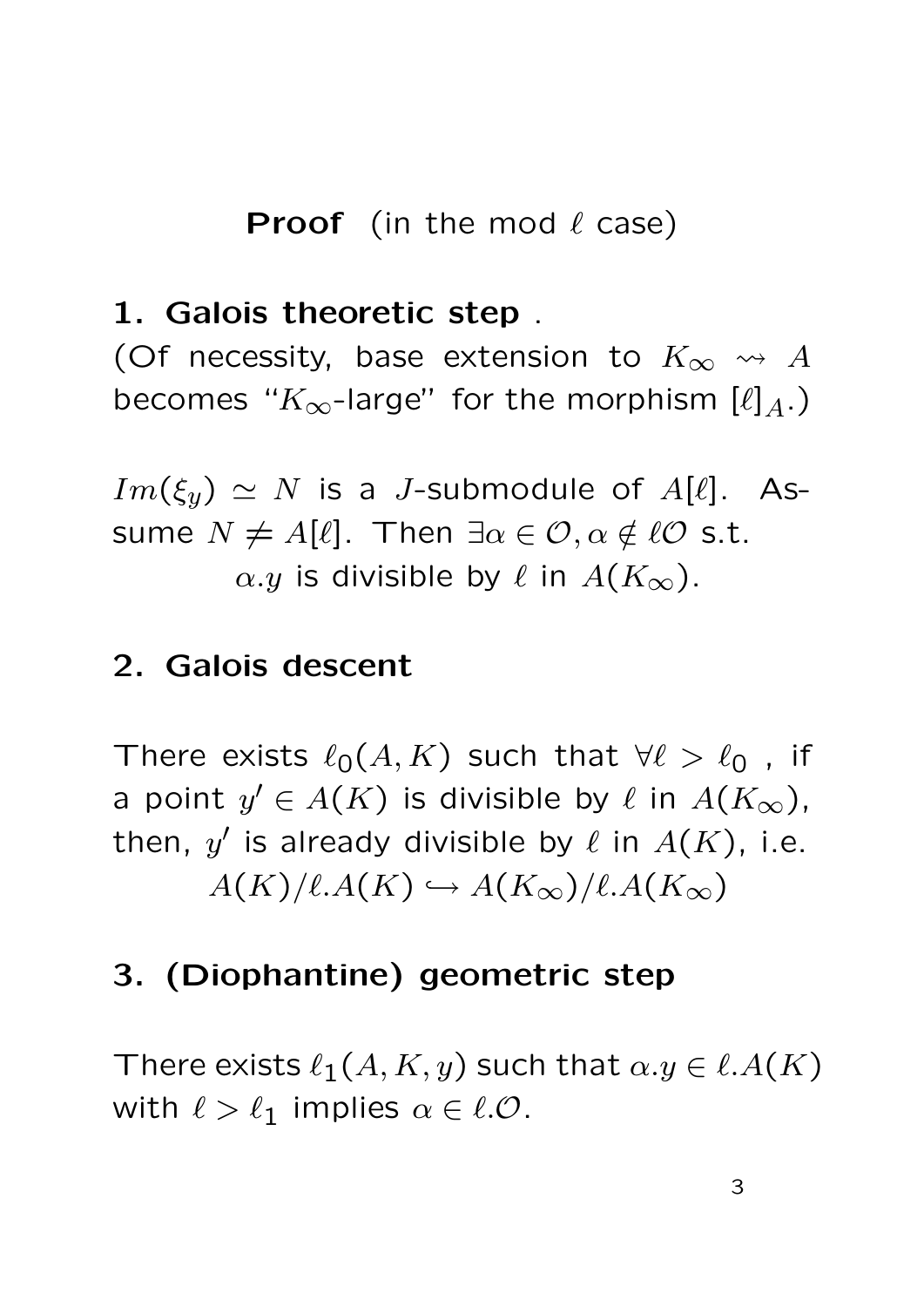#### Proof of 1.

-  $A[\ell]$  is a semi-simple *J*-module (Faltings), so there exists  $\alpha_{\ell} \in End_{J}(A[\ell])$  killing N.  $-Fnd<sub>J</sub>(A[\ell]) \simeq End(A) \otimes \mathbf{F}_{\ell}$  (Faltings), so  $\alpha_{\ell}$ yields  $\alpha \in \mathcal{O}, \alpha \notin \ell \mathcal{O}$  killing N. -  $\xi_{\alpha.y}=\alpha \xi_y$ , so,  $\frac{1}{\ell}\alpha.y$  is fixed by  $N.$ 

Proof of 2.

?  $\rightarrow A(K)/\ell A(K) \rightarrow A(K_{\infty})/\ell A(K_{\infty})$ ↓ ↓ ↓  $H^1(J, A[\ell]) \rightarrow H^1(\Gamma_K, A[\ell]) \rightarrow H^1(\Gamma_{K_{\infty}}, A[\ell])^J$ Serre's result on homotheties and Sah's lemma imply  $H^1(J, A[\ell]) = 0$  for large  $\ell$ .

Proof of 3.

Mordell-Weil (or a trick of Cassels's), both based on heights.

[Similar arguments in the  $\ell$ -adic case.]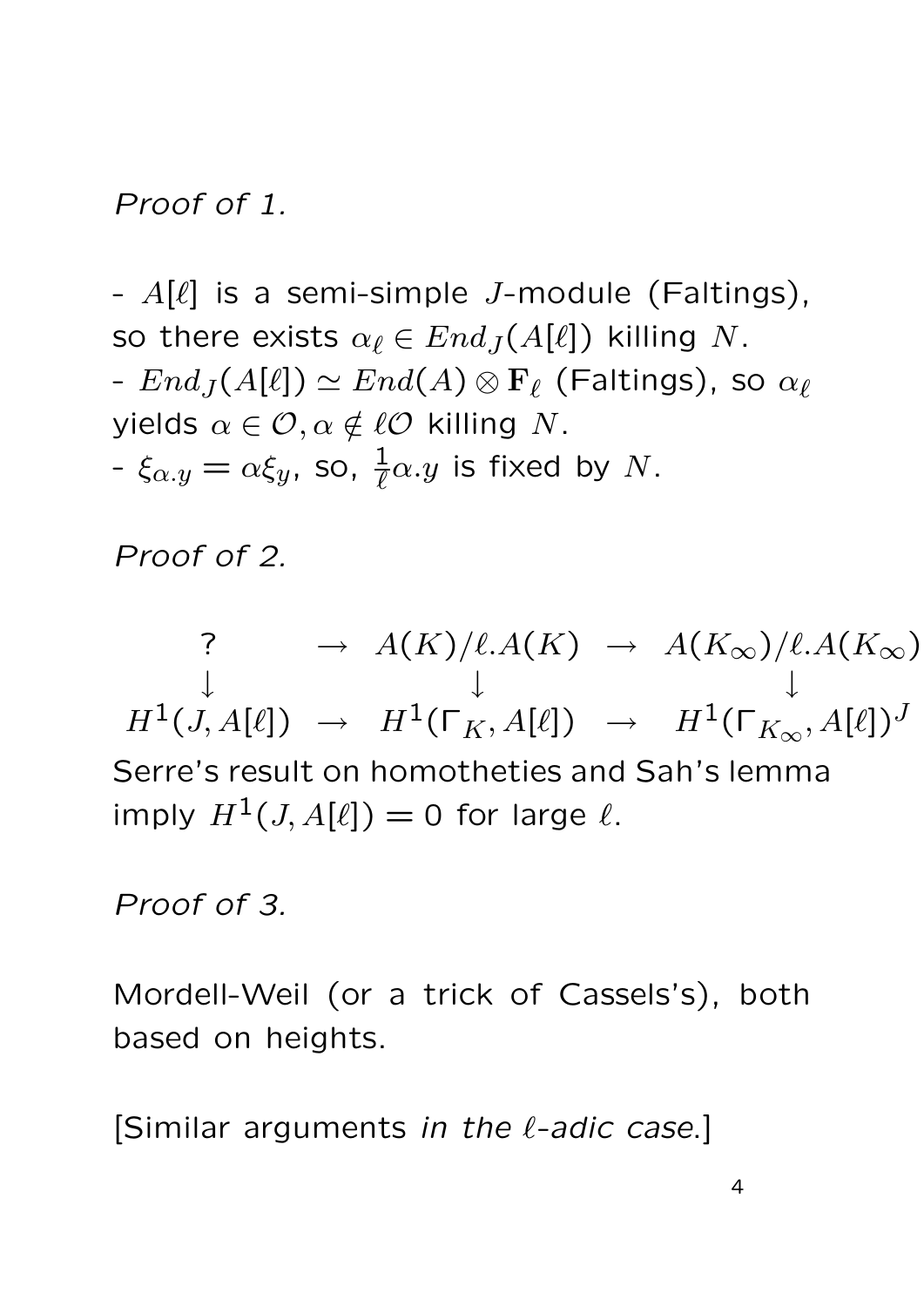## Some diophantine applications

C. Khare, D. Prasad : Reduction of homomorphisms mod  $p$  and algebraicity, JNT 105, 2004, 322-332.

 $A/K$  simple,  $y, y' \in A(K)$  s.t. for almost all places  $v$ , the order of  $y$  mod  $v$  divides the order of  $y'$  mod  $v$ . Then,  $\exists \alpha \in \mathcal{O}, y' = \alpha.y$ . (This sharpens a result of M. Larsen.)

U. Zannier : On the Hilbert Irreducibility Theorem, Pisa preprint, 2008.

Let  $\pi: Y \to A$  be a dominant K-morphism of finite degree, with Y irreducible and  $A = E<sup>n</sup>$ . Let  $y \in A(K)$  generate A. Suppose that for any isogeny  $\phi: A \to A$ , the pull-back  $\phi^*(Y)$ is irreducible. Then there is an arithmetic progression V in Z such that each  $\nu \in \mathcal{V}$ , the fiber  $\pi^{-1}(\nu.y)$  is  $K$ -irreducible.

Also, work of M. Gavrilovich (K-Theory, 38, 2008, 135-152) on  $Ext(E(\overline{K}),\mathbb{Z}^2)$ ; of C. Salgado (PhD. Paris 7, 2009) on ranks of elliptic surfaces, ...

5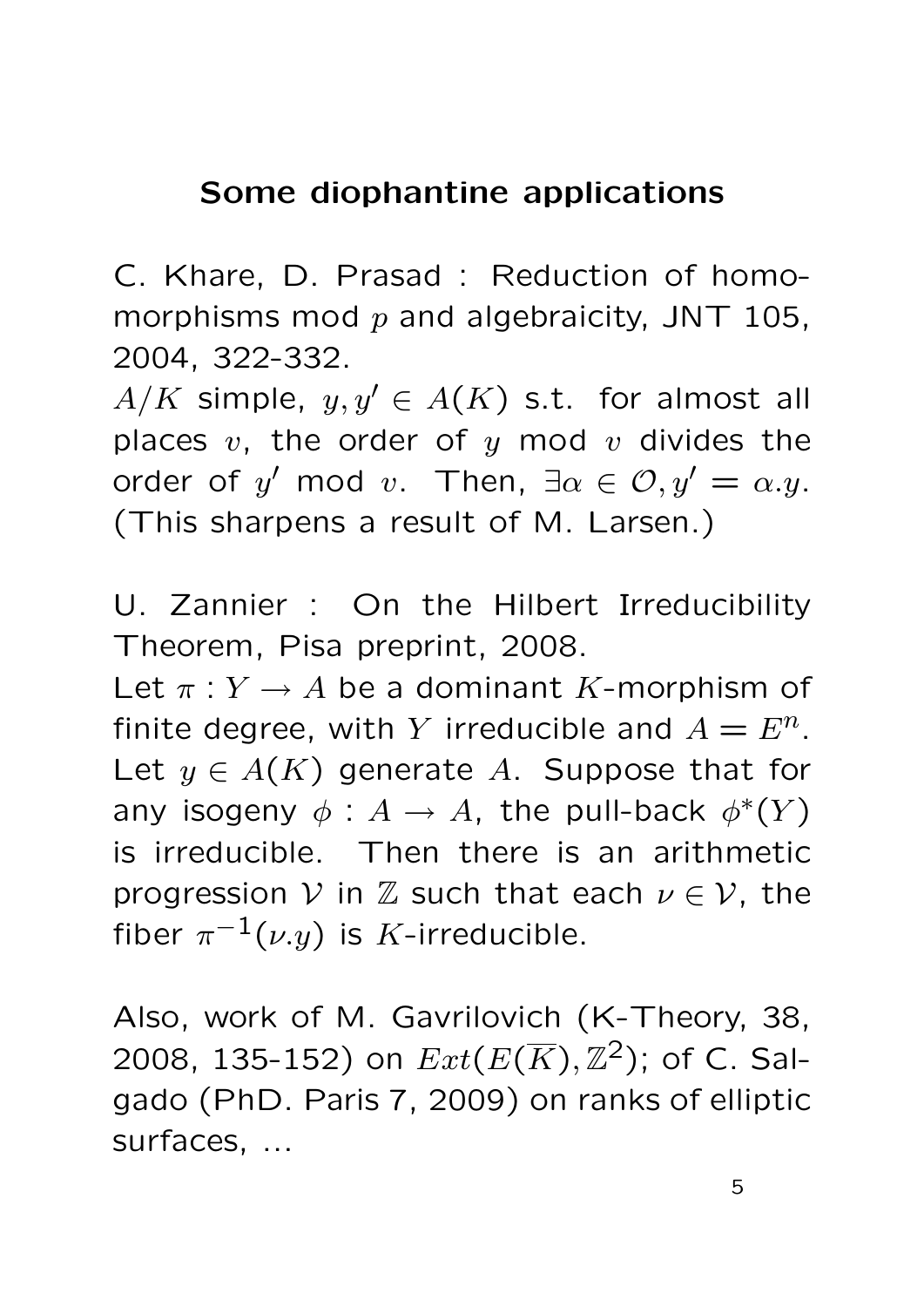#### II.a . Logarithms on abelian schemes

•  $K = \mathbb{C}(S)$  or  $\mathbb{C}(S)^{alg}, S/\mathbb{C} =$  smooth affine curve,  $\partial =$  a derivation on K with  $K^{\partial} = \mathbb{C}$ .  $\hat{K}$  = diff. closure,  $\mathcal{U}$  = univ. domain.

•  $A/K$ , coming from an abelian scheme  $A \rightarrow$ S.  $A_0 =$  its  $K/C$ -trace. Its universal extension  $\tilde{A}$  has dimension 2g :

 $0 \to W_A \to \tilde{A} \to^\pi A \to 0$ Exponential sequence :

 $0 \to T_B \widetilde{\mathcal{A}} \to L \widetilde{\mathcal{A}}^{an} \to^{exp} \widetilde{\mathcal{A}}^{an} \to 0$ 

•  $y \in \tilde{A}(K)$ , generating  $\tilde{A}$ , i.e. :  $\forall H \subsetneq \tilde{A}, y \notin \tilde{A}$  $H + \tilde{A}_0(\mathbb{C})$ . Chose  $\ell n(y) \in exp^{-1}(y)$ . Then :

Theorem L (André, 1992)  $tr.dg.(K(\ell n(y))/K) = 2g.$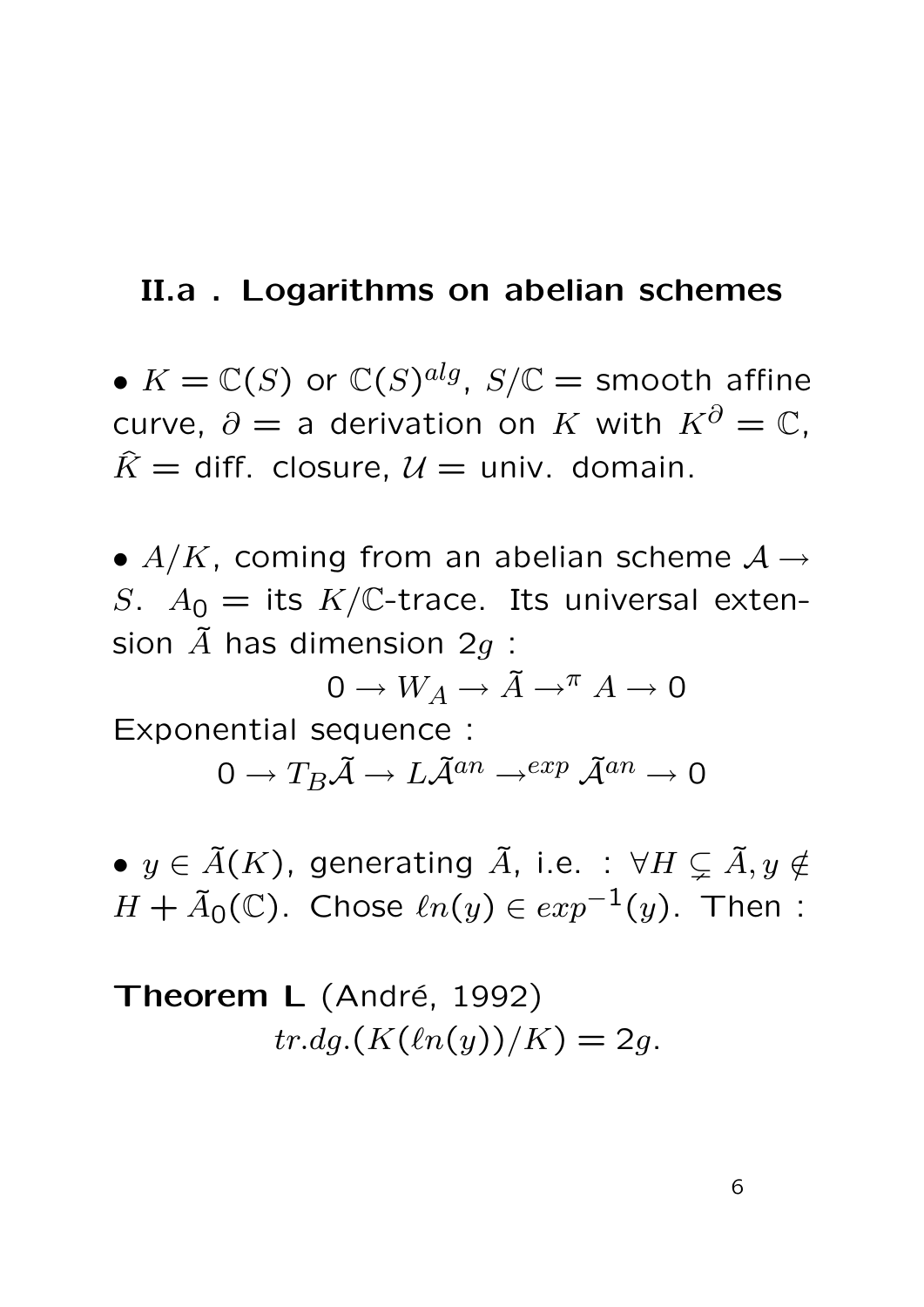$\tilde{A}$  has a structure of algebraic D-group, with  $\partial \ell n_{\widetilde{A}} : \widetilde{A} \to L \widetilde{A}$ 

Gauss-Manin connection :

 $\partial_{L,\tilde{A}} = \partial \ell n_{\tilde{A}} \circ exp : L\tilde{A} \to L\tilde{A}$ So  $ln(y) \rightsquigarrow x \in L\tilde{A}(\hat{K})$  solution of the inhomogeneous LDE :  $\partial_{L\tilde{A}}(x) = \partial \ln_{\tilde{A}} y$ .

•  $K_{L\tilde{A}} = K(T_B(\tilde{A})) =$  Picard-Vessiot extension for  $\partial_{L\tilde{A}}(-) = 0$ , with solution space  $(L\widetilde{A})^{\partial} = T_B(\widetilde{A}) \otimes \mathbb{C} \simeq \mathbb{C}^{2g}.$ 

We will actually prove that  $Gal_{\partial}(K_{L\tilde{A}}(\ell n(y))/K_{L\tilde{A}}) \simeq (L\tilde{A})^{\partial}.$ 

$$
\hat{K}
$$
\n
$$
K_{L\tilde{A}}(\ell n(y))
$$
\n
$$
K_{L\tilde{A}} \qquad \qquad \beta
$$
\n
$$
K_{L\tilde{A}} \qquad \qquad \beta
$$
\n
$$
K
$$
\n
$$
\xi_y(\sigma) = \sigma(\ell n(y)) - \ell n(y), \quad \xi_y(\tau \sigma \tau^{-1}) = \tau(\xi_y(\sigma)).
$$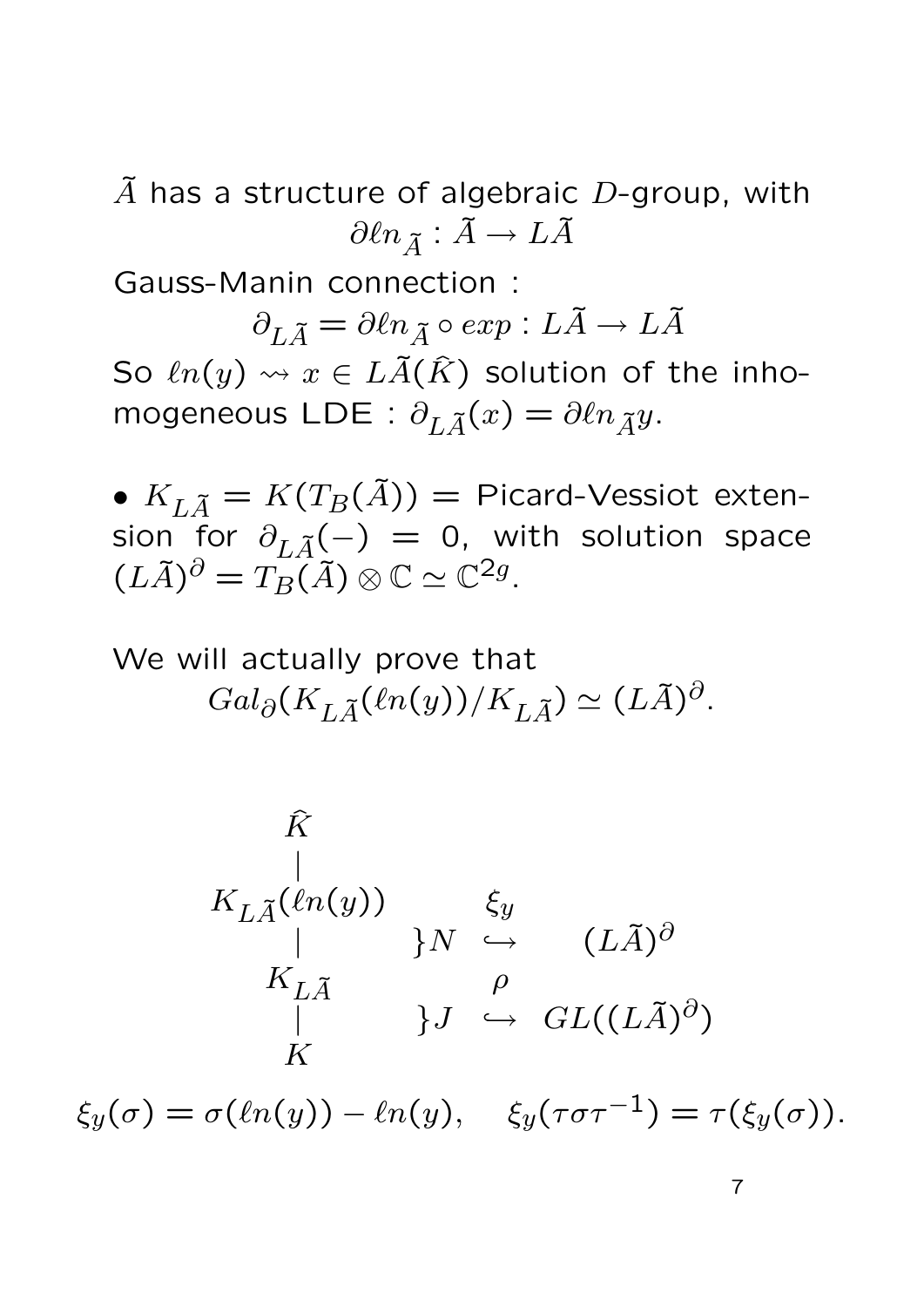Proof (in a "generic" case)

By Deligne,  $L\tilde{A}$  is a semi-simple D-module. For simplicity, suppose that it is irreducible.

## 1. Galois theoretic step .

(Of necessity, base extension to  $K_{L\tilde{A}}\leadsto L\tilde{A}$ becomes " $K_{L\tilde{A}}$ -large" for the morphism  $[exp]_{\tilde{A}}$ .)

 $Im(\xi_y)\simeq N$  is a  $J$ -submodule of  $(L\widetilde A)^{\partial}.$  Assume  $N\neq (L\tilde{A})^{\partial}.$  Then  $N=0, x\in L\tilde{A}(K_{L\tilde{A}})$ and

$$
\partial \ell n_{\tilde{A}} y = \partial_{L\tilde{A}}(x) \in \partial_{L\tilde{A}} (L\tilde{A}(K_{L\tilde{A}})).
$$

# 2. Galois descent

If a point  $z\in L\tilde{A}(K)$  lies in  $\partial_{L\tilde{A}}\bigl(L\tilde{A}(K_{L\tilde{A}})\bigr),$ then,  $z$  already lies in  $\partial_{L\widetilde{A}}(L\widetilde{A(K)}),$  i.e.

$$
Coker(\partial_{L\tilde{A}},L\tilde{A}(K))\hookrightarrow Coker(\partial_{L\tilde{A}},L\tilde{A}(K_{L\tilde{A}}))
$$

Indeed,  $J$  is reductive, so  $H^1(J,(L\widetilde{A})^{\partial})=0.$ 

## 3. Geometric step

Manin's theorem : if  $\partial \ell n_{\tilde{A}}y = \partial_{L\tilde{A}}(x)$  for some  $x \in L\tilde{A}(K)$ , then  $y \in \tilde{W}_A + \tilde{A}_0(\tilde{\mathbb{C}}) + \tilde{A}_{tor}$ .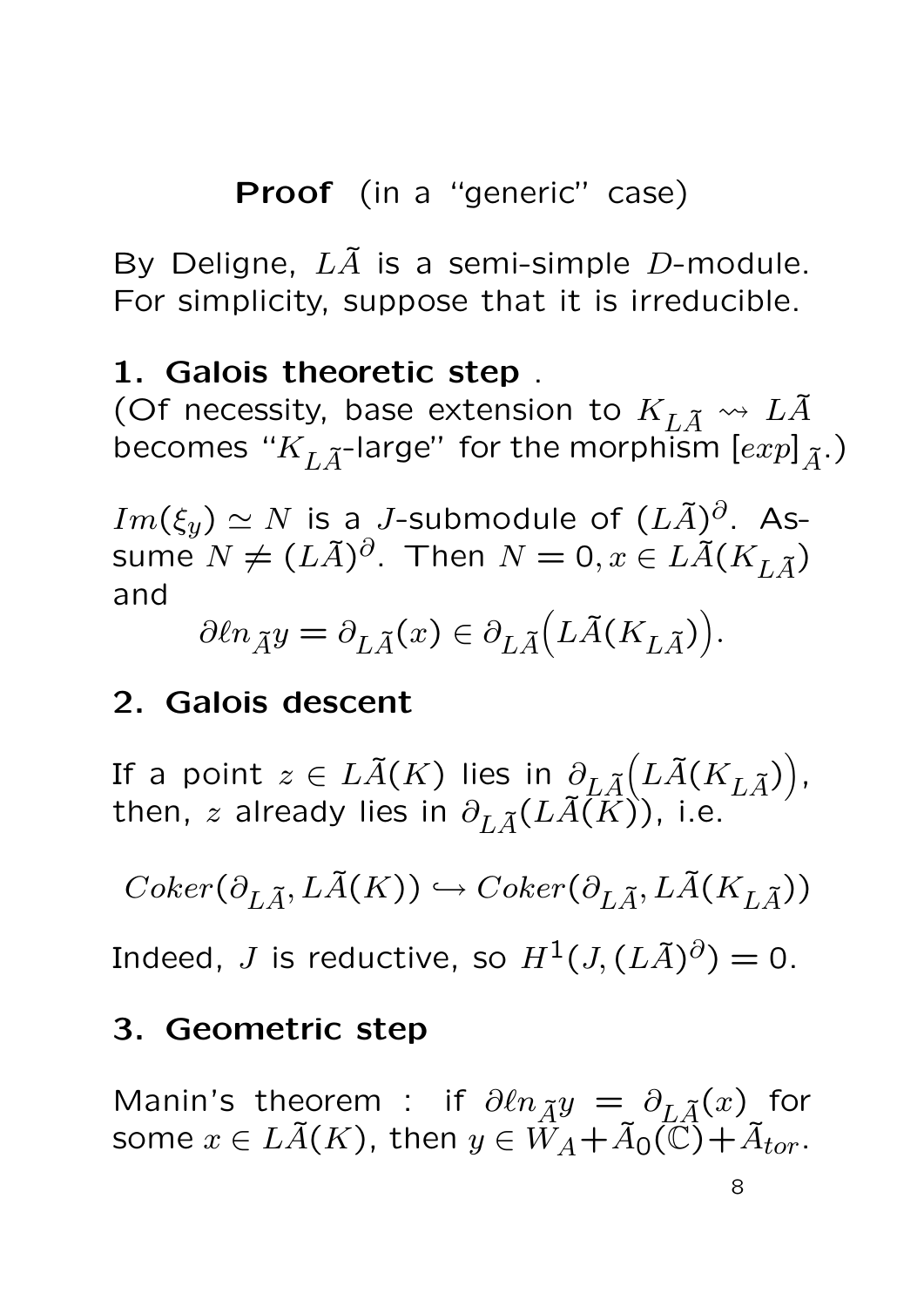# A diophantine application

Theorem L plays a (minor, but not empty) role in

D. Masser, U. Zannier : Torsion anomalous points and families of elliptic curves; CRAS Paris 346, 2008, 491-494,

i.e the following special case of the Zilber-Pink conjecture. Consider the sections  $y, y'$ with abscissae 2, 3 of the Legendre elliptic scheme  $E/S$ ,  $S = \lambda$ -line. There are finitely many  $\lambda$ 's such that both  $y(\lambda)$  and  $y'(\lambda)$  are torsion points on  $E_{\lambda}$ . In other words, the curve  $C = (y, y')$  on the abelian scheme  $A/S$ ,  $A = E \times E$ , has finite intersection with  $A^{[>1]}$ , where  $A^{[\geq 1]}$  = the union of all 2-codim'l algebraic subgroups of all the fibers of  $A/S$ .

Uses a result of J. Pila (Quart.J.M 55, 2004, 207-223) on the rational points of a subanalytic surface away from the union of its nonpunctual semi-algebraic subsets. The algebraic independence of  $\ell n(y), \ell n(y')$  over  $K_{L\tilde{A}}$ (plus some knowledge of the size of J as well) shows that there is nothing to withdraw.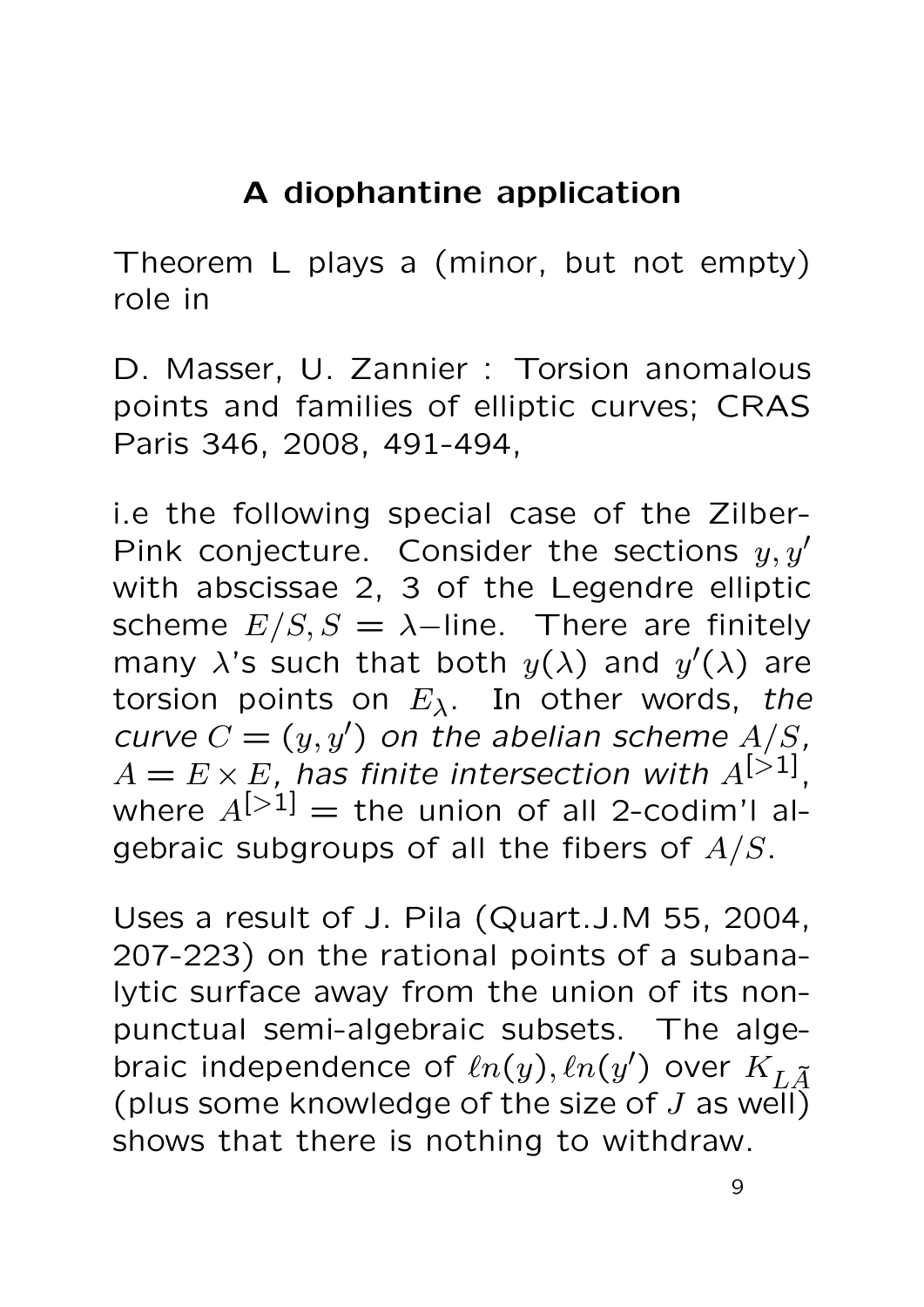#### II b . Exponentials on abelian schemes

As in II.a,

$$
K = \mathbb{C}(S), \ \partial, \ A/K, \ A_0/\mathbb{C}, \ \tilde{A}.
$$

$$
0 \to T_B \tilde{A} \to L \tilde{A}^{an} \to^{exp} \tilde{A}^{an} \to 0
$$

•  $x \in L\tilde{A}(K)$ , generating  $L\tilde{A}$ , i.e. :  $\forall H \subsetneq$  $\tilde{A}, x \notin LH + L\tilde{A}_0(\mathbb{C})$ . Then :

Theorem E (Be-Pillay, JAMS, 201?)  $tr.dq.(K(exp(x)/K) = 2q.$ 

As in II.a, we have

$$
\partial \ell n_{\tilde{A}}: \tilde{A} \to L \tilde{A}
$$

$$
\partial_{L \tilde{A}} = \partial \ell n_{\tilde{A}} \circ \exp: L \tilde{A} \to L \tilde{A}.
$$

So  $exp(x) \rightsquigarrow y \in \tilde{A}(\hat{K})$  solution of the inhomogeneous NLDE :  $\partial \ell n_{\tilde{A}}(y) = \partial_{L\tilde{A}}x$ .

Let  $K_{\widetilde{A}}$  be the differential extension of  $\overline{K}$  generated by all points in

$$
\tilde{A}^{\partial} = \{ z \in \tilde{A}(\hat{K}), \partial \ell n_{\tilde{A}}(z) = 0. \}
$$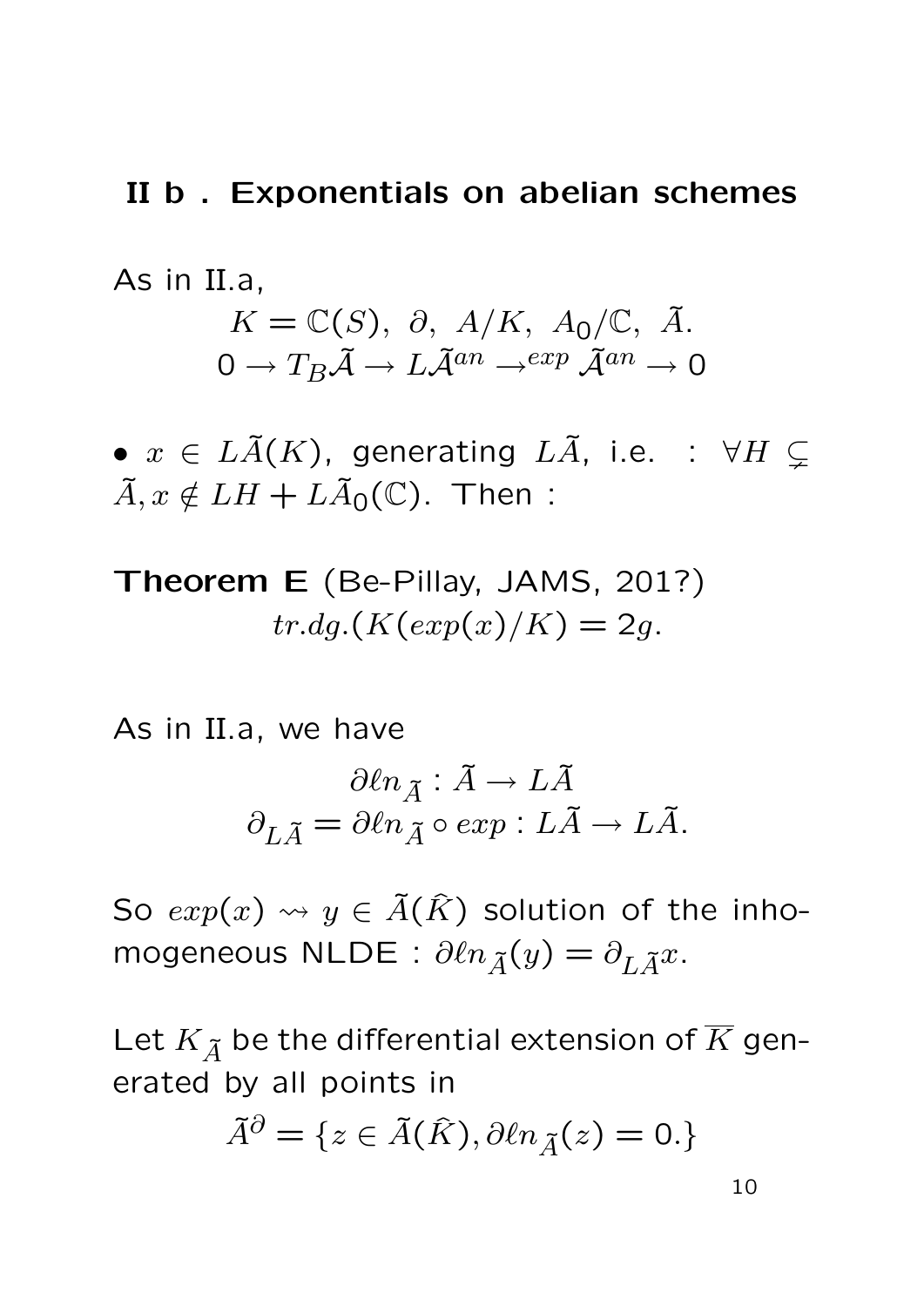Using . • Pillay's Galois theory  $\bullet$  + a Galois descent, we will actually prove that  $Gal_{\partial}(K_{\tilde{A}}(exp(x))/K_{\tilde{A}}) \simeq \tilde{A}^{\partial}.$ 

$$
\hat{K} \downarrow
$$
\n
$$
K_{\tilde{A}}(exp(x)) \downarrow \hat{K}
$$
\n
$$
K_{\tilde{A}} \downarrow \qquad \qquad \hat{N} \stackrel{\rho}{\hookrightarrow} \qquad \tilde{A}^{\partial}
$$
\n
$$
\downarrow \qquad \qquad \hat{J} \stackrel{\rho}{\hookrightarrow} \qquad Aut(\tilde{A}^{\partial})
$$

$$
\xi_x(\sigma) = \sigma(\exp(x)) - \exp(x).
$$

In generic cases (e.g. when the Kodaira-Spencer rank of  $A/S$  is maximal, e.g. when  $L\tilde{A}$  is irreducible),

$$
K_{\widetilde{A}}=\overline{K}:
$$

the D-group  $\tilde{A}$  is  $\overline{K}$ -large, and no descent is required ! We then merely need :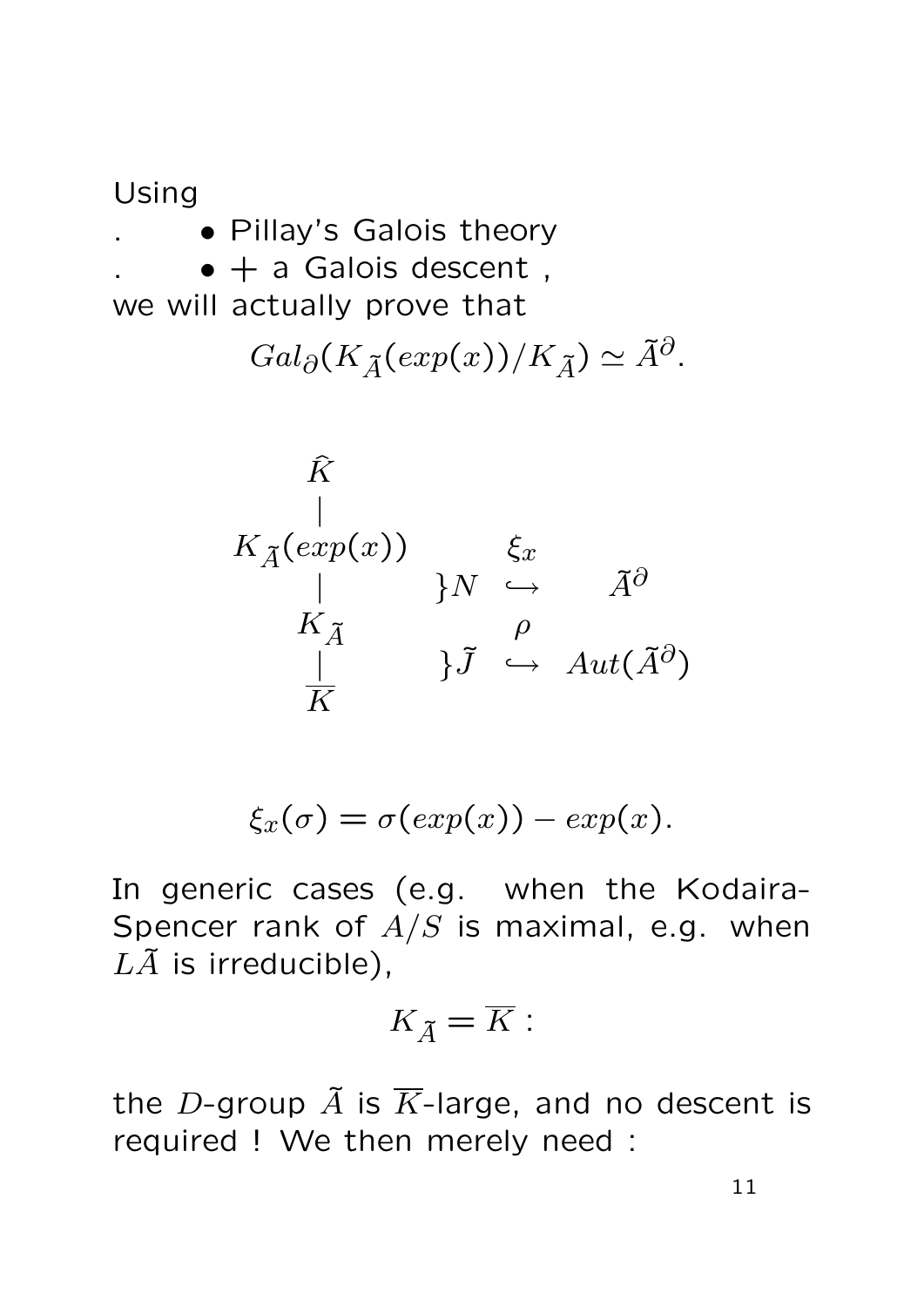## 1. Galois theoretic step

 $Im(\xi_x) \; \simeq \; N \; = \; H^{\partial}$  for some algebraic  $D$ subgroup H of  $\tilde{A}$ . Assume  $H \neq \tilde{A}$ . Then there is a non trivial D-quotient  $\pi : \tilde{A} \to \overline{A}$ sending x to  $\overline{x} \in L\overline{A}(K)$ , with

 $\partial_{L\overline{A}}(\overline{x}) = \partial \ell n_{\overline{A}}(\overline{y})$  for some  $\overline{y} \in \overline{A}(K)$ .

## 3. Geometric step

If  $\overline{A} \simeq \overline{B}$  for some abelian variety quotient B of A, just apply Manin's theorem:  $\overline{x} \in LW_B+L\overline{B}_0(\mathbb{C})$ , so x cannot generate  $L\overline{A}$ .

The general case requires Chai's sharpening of Manin's theorem.

That  $\overline{A} \simeq \overline{B}$  happens automatically when  $W_A$ contains no non trivial D-subgroup. When  $A_0 = 0$ , this is equivalent to  $\tilde{A}$  being  $\overline{K}$ -large. In general,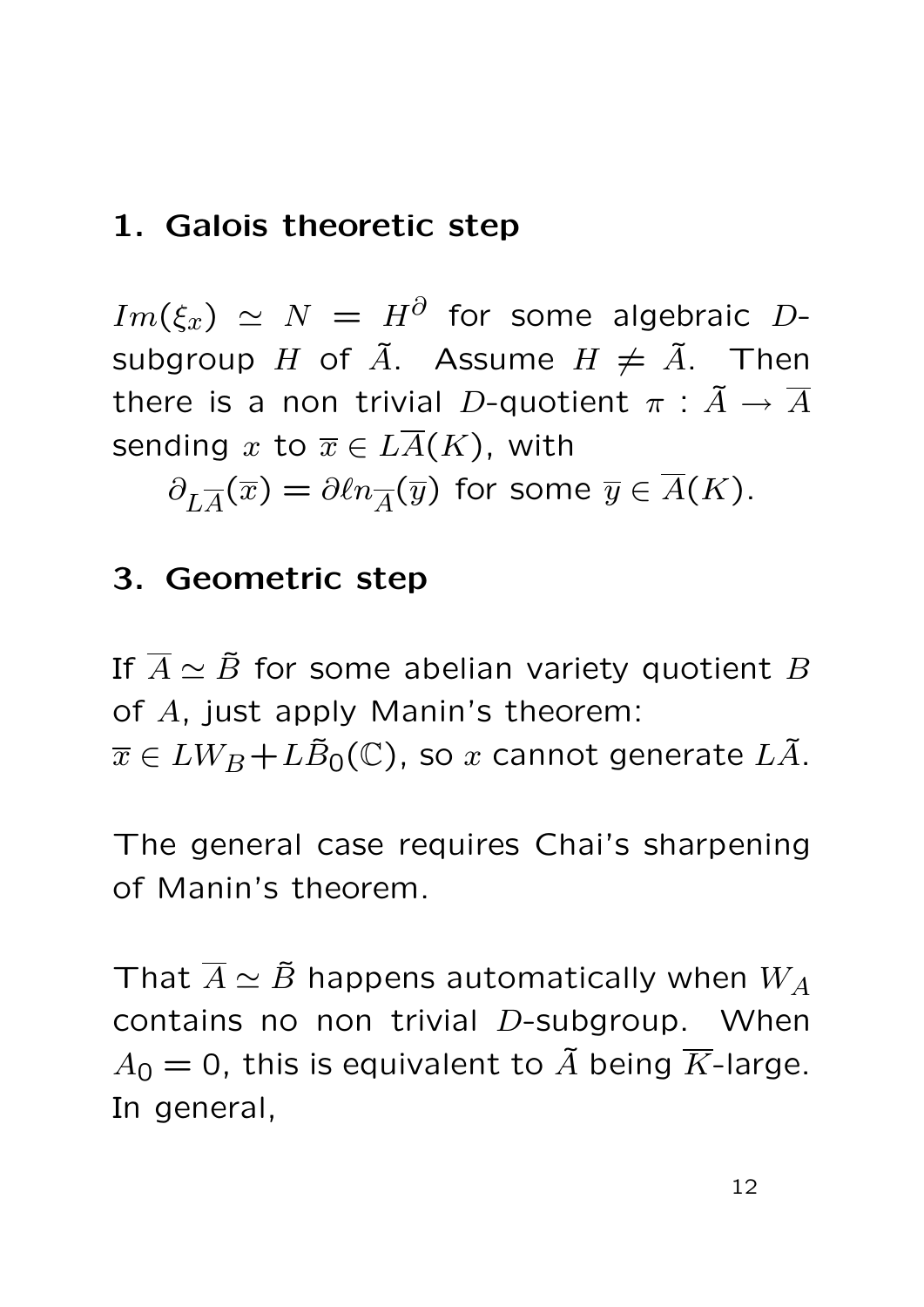#### 2. Galois descent in Pillay's theory

Write  $K$  for  $\overline{K}$ , and let  $U$  be the maximal D-subgroup of  $\tilde{A}$  (equivalently D-submodule of  $L\tilde{A}$ ) contained in  $W_A$ .

$$
0 \to U \to \tilde{A} \to \overline{A} \to 0.
$$

- Hrushovski-Sokolovic, Marker-Pillay  $\Rightarrow \overline{A}$  is  $K$ -large :  $\overline{A}^\partial(\widehat{K}) = \overline{A}^\partial(K)$ .
- Manin-Chai  $\Rightarrow \overline{A}^\partial(K) = \overline{A}_{tor} + A_0(\mathbf{C})$ .
- $\bullet \quad \quad 0 \rightarrow U^{\partial}(\widehat{K}) \rightarrow \widetilde{A}^{\partial}(\widehat{K}) \rightarrow \overline{A}^{\partial}(\widehat{K}) \rightarrow 0.$ Therefore

 $K_{\tilde{A}} = K_U$  is a P-V extension of K and  $\tilde{J} = Gal_{\partial}(K_{\tilde{A}}/K) := J_U$  is a factor of the reductive group  $J = Gal_{\partial}(K_{L,\tilde{A}}/K)$ . Actually (Deligne), J, hence  $J_{U}$ , is semi-simple.

By Step 1 over  $K_{\tilde{A}}$ , and rigidity of D-subgroups of  $\tilde{A}$ , we have :

 $\partial_{L\overline{A}}(\overline{x})=\partial \ell n_{\overline{A}}(\overline{y})$  for some  $\overline{y}\in \overline{A}(K_U).$ and it remains to show that  $L\overline{A}(K)/\partial \ell n_{\overline{A}}(\overline{A}(K)) \hookrightarrow L\overline{A}(K_U)/\partial \ell n_{\overline{A}}(\overline{A}(K_U)),$ i.e. that we may take  $\overline{y} \in \overline{A}(K)$ .